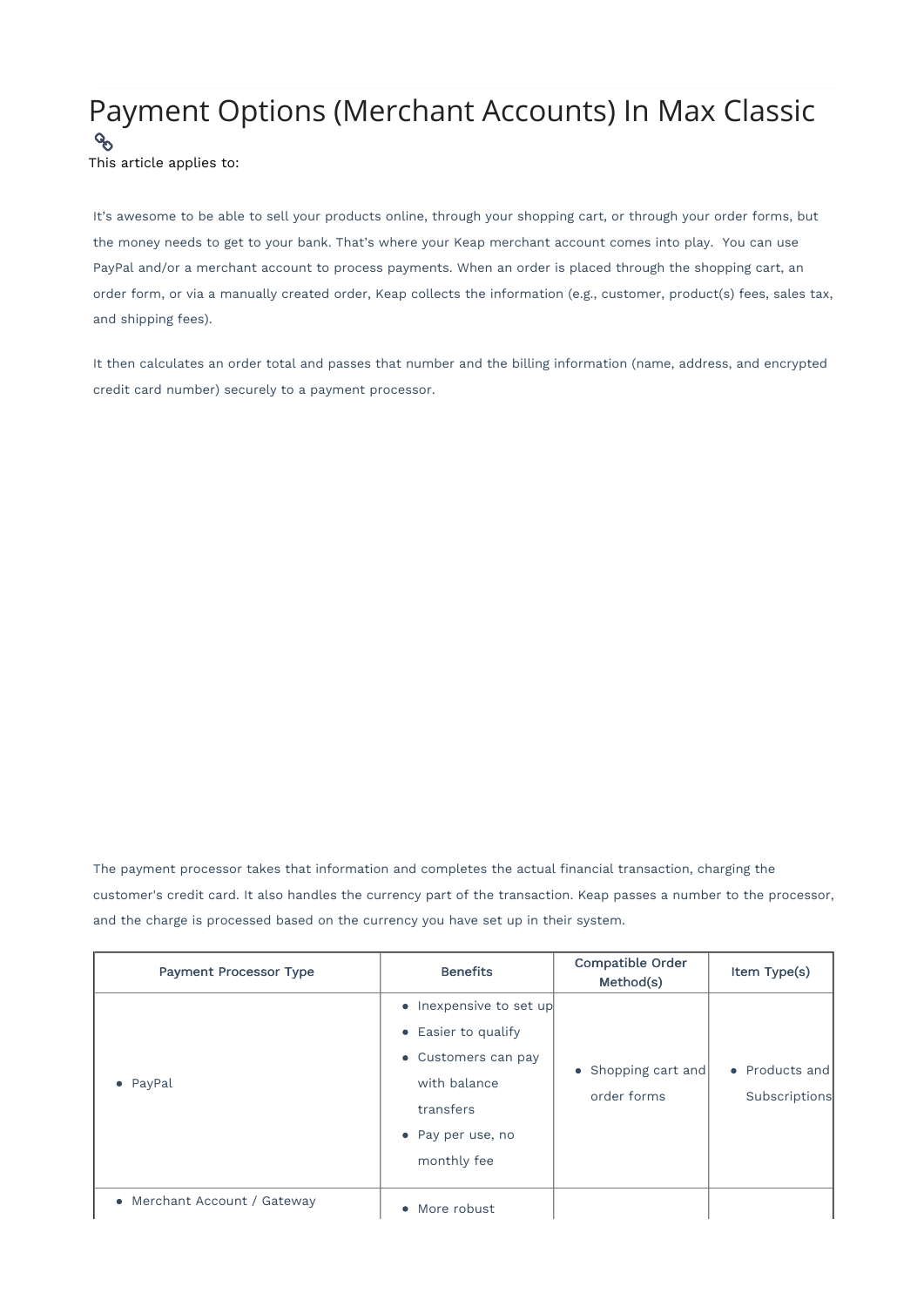| Note: Paypal Paytlow Pro is a gateway. It is<br>different from a standard business PayPal | • Customerinaakes the                                                        | Compatible Order<br>Method(s)                      | Item Type(s)<br>● Product and    |
|-------------------------------------------------------------------------------------------|------------------------------------------------------------------------------|----------------------------------------------------|----------------------------------|
| account.<br>For more information on merchant<br>accounts, <b>click here</b>               | <del>payment on your</del><br>website<br>• Credit card<br>statement displays | Shopping cart,<br>order form, and<br>manual orders | subscription<br>payment<br>plans |
|                                                                                           | your business name                                                           |                                                    |                                  |

## Setup Payment Type

1. Go to E-Commerce > E-Commerce Setup.

| My Nav                | <b>CRM</b>               | <b>Marketing</b>              | <b>E-Commerce</b>              | Admin                  |
|-----------------------|--------------------------|-------------------------------|--------------------------------|------------------------|
| <b>Basic Training</b> | Contacts                 | Campaign Builder              | E-Commerce Setup <sub>le</sub> | <b>Branding Center</b> |
| <b>Initial Setup</b>  | Companies                | <b>Email &amp; Broadcasts</b> | Orders                         | Billing & Account Info |
| Dashboard             | Opportunities            | <b>Lead Generation</b>        | <b>Products</b>                | <b>Users</b>           |
| My Day                | <b>Referral Partners</b> | <b>Templates</b>              | <b>Payment Setup</b>           | Import Data            |
|                       | <b>Visitors</b>          | <b>Dynamic Content</b>        | Actions                        | Data Cleanup           |
|                       | Zapier Integrations      | Legacy                        | Promotions                     | Analytics              |
|                       |                          |                               | Legacy                         |                        |

2. On the bottom left hand side click Payment Types.

| age all your                        | Payment processing<br>Select and set up your preferred<br>payment processors | Quotes and<br>Manage your<br>Invoices temp |
|-------------------------------------|------------------------------------------------------------------------------|--------------------------------------------|
| bscriptions,<br><b>rring Orders</b> | Learn about payment processing $\Box$                                        | Learn about quo                            |

- 3. Select Payment type:
	- a. For WePay Payments check this box. For more information regarding setup, click here.
	- b. Click use a different merchant account or payment type to setup other payment types.
	- c. For PayPal, check the box and follow the steps listed here.
	- d. Check Other credit Card Processors to setup a Merchant account. To view our supported merchant accounts, click here.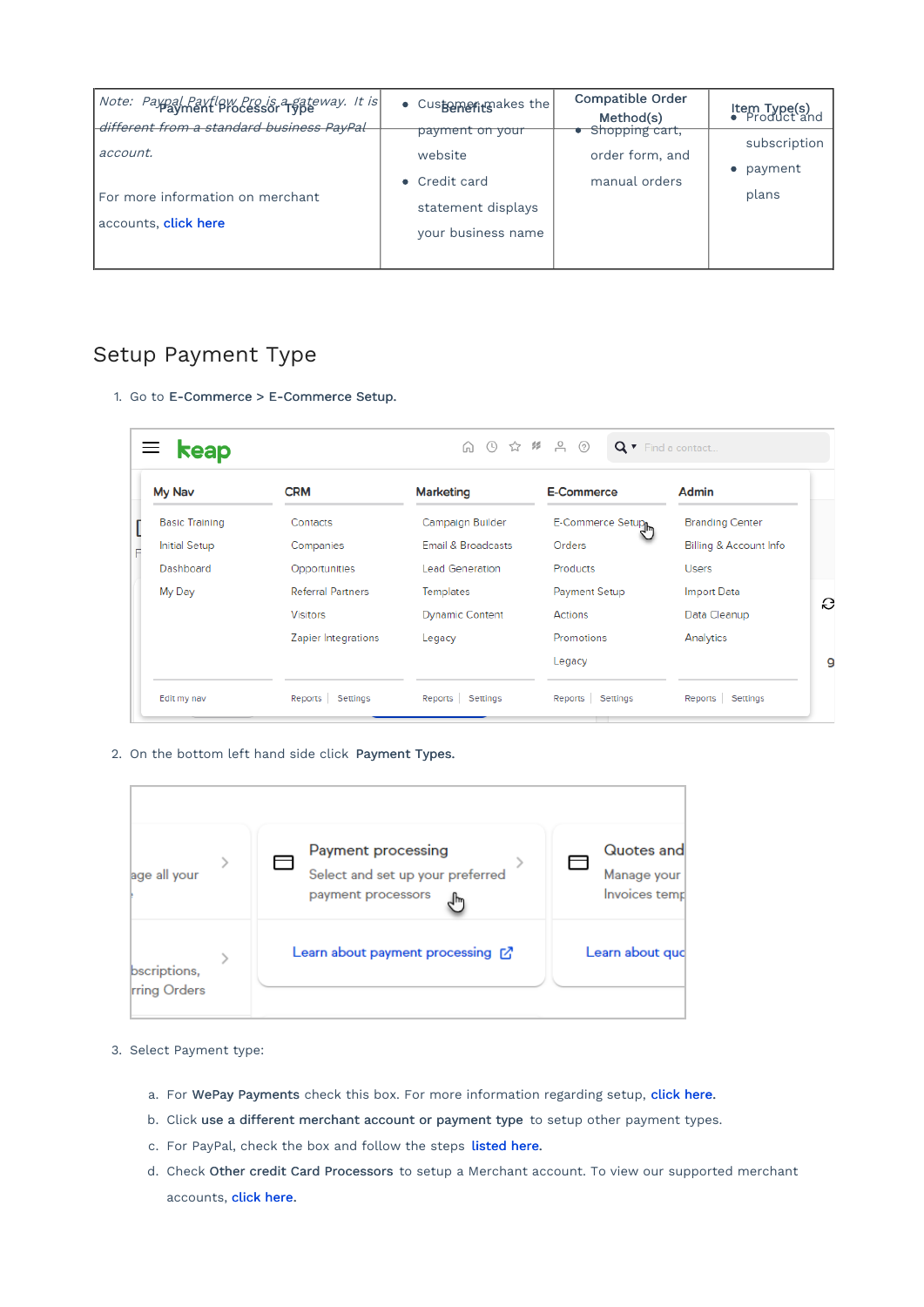e. To have a Check mailed to you check this box.

## How to connect a merchant account

1. Click Connect or Add new.



2. Select the Merchant from the drop-down.

|                       | <b>33 UNCURULL</b><br><b>VIIUW FIU</b>                  |          |  |
|-----------------------|---------------------------------------------------------|----------|--|
|                       | <b>Add Merchant Account</b>                             | $\times$ |  |
| l'ose.<br><b>Subs</b> | What type of Merchant Account would you like to create? | ŧсt      |  |
| Card<br><b>COUI</b>   | (Select an account type)<br>v                           |          |  |

3. Enter a Name, this can be any name that will help you identify the merchant, then fill in the account information for your merchant and click Save.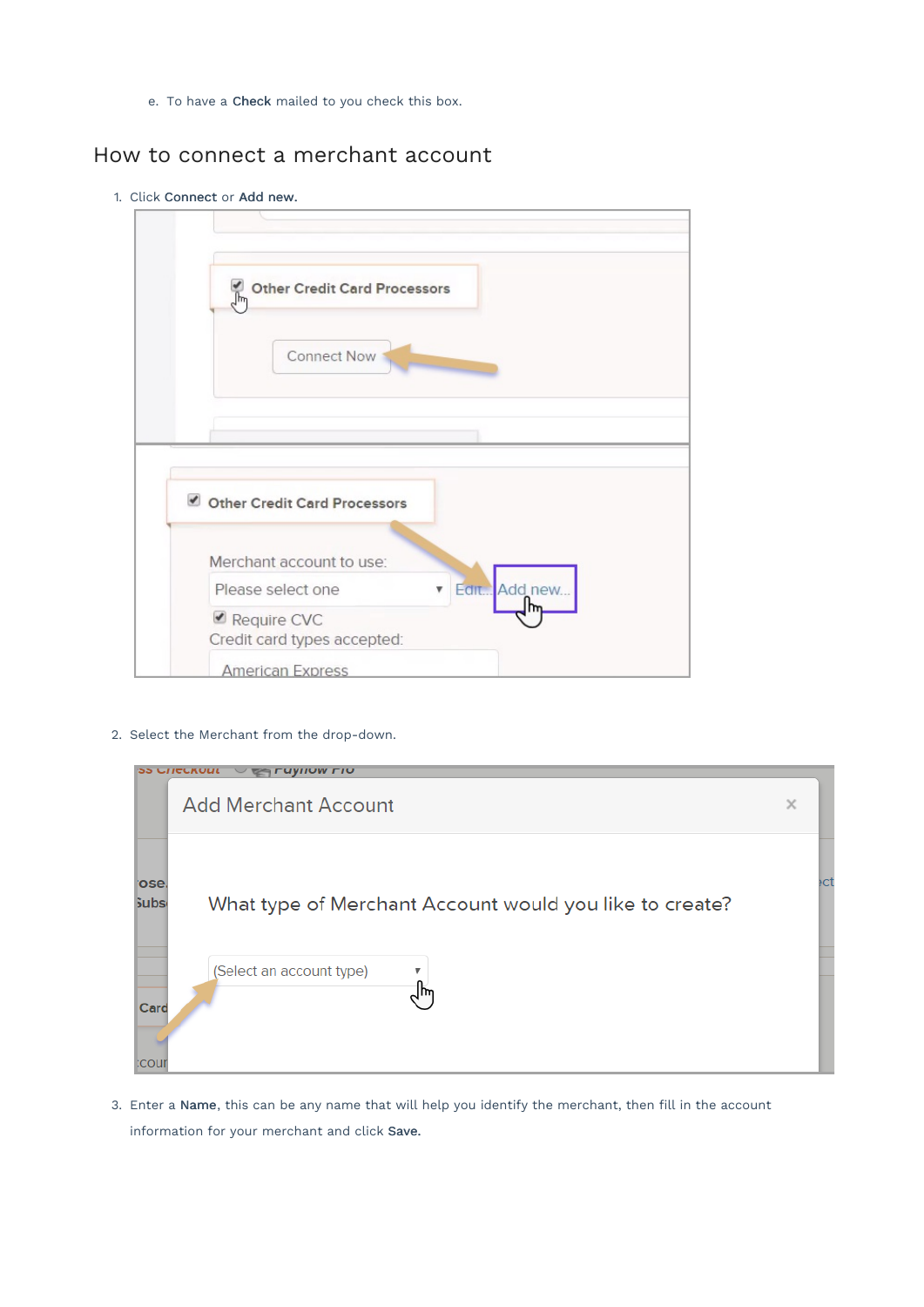| ---------<br>. <i>. .</i><br><b>Add Merchant Account</b> |                       | $\times$ |  |
|----------------------------------------------------------|-----------------------|----------|--|
| è<br>Manage Authorize.NET Account                        |                       |          |  |
| <b>Authorize.NET Account Information</b><br>d            |                       |          |  |
| Name                                                     |                       |          |  |
| Login ID                                                 |                       |          |  |
| <b>Transaction Key</b>                                   |                       |          |  |
| is<br><b>Test Mode</b>                                   | <b>Test Mode</b><br>▼ |          |  |
| Send Transaction Email Yes ○ No ●                        |                       |          |  |
| Save<br>سرا≃                                             |                       |          |  |
|                                                          |                       |          |  |

4. Check Other Credit Card Processors and select the merchant from the Merchant account to use drop-down.

| ✔<br><b>Other Credit Card Processors</b> | <b>O</b> Use as default credit card |
|------------------------------------------|-------------------------------------|
| Merchant account to use:                 |                                     |
| <b>Test Merchant</b>                     | ▼ Edit Add new                      |
|                                          |                                     |
| Please select one                        |                                     |
| Active Merchant                          |                                     |

5. Scroll to the bottom right and click Save.